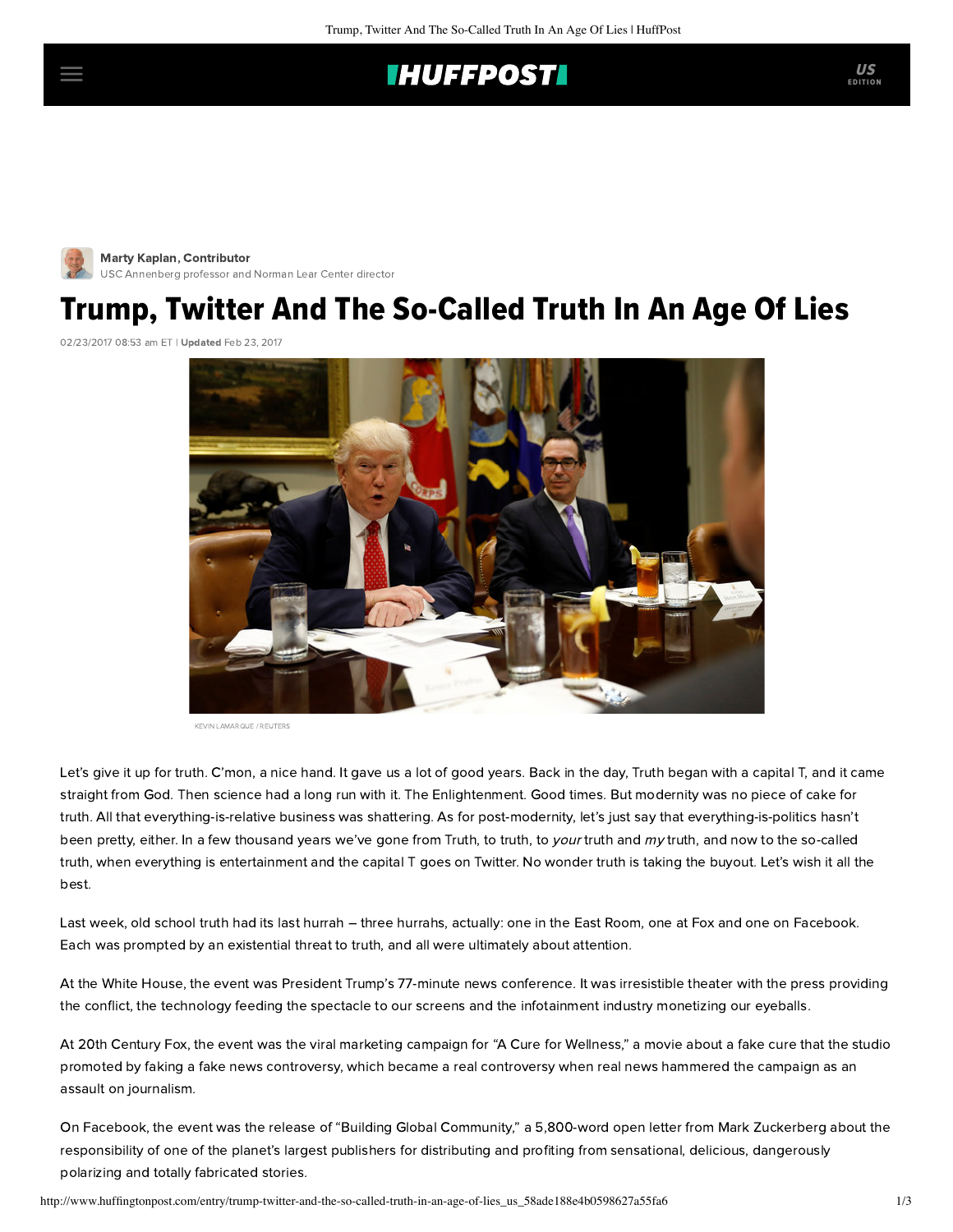## Trump, Twitter And The So-Called Truth In An Age Of Lies | HuffPost

At his news conference, Trump stated yet again that his 304 Electoral College tally was the biggest win since Ronald Reagan. The reporters, many of whom had had it up to here with Trump's factual negligence, were determined to answer his attack on the media by challenging his credibility. That's what NBC's Peter Alexander did when he respectfully ripped the president a new one. He reeled off the 365 electoral votes that Obama got in 2008, and the 332 in 2012, and he mentioned the 426 that George H.W. Bush got in 1988. "Why should Americans trust you when you have accused the information they receive of being fake," Alexander asked, "when you're providing information that's fake?"

I would have loved it if Alexander had triggered a Perry Mason turn from Trump: "I admit it! I killed the truth! It had it coming!" If Alexander wasn't expecting that, perhaps he anticipated that the notoriously thin-skinned president would lash out, which he did but not until the next day, when he [tweeted](http://thehill.com/homenews/administration/320168-trump-the-media-is-the-enemy-of-the-american-people) that the "FAKE NEWS media" – he identified them as the New York Times, NBC News, ABC, CBS and CNN – "is the enemy of the American People!"

What Alexander got from Trump in the East Room was this: "Well, I don't know. I was given that information. I was given – actually, I've seen that information around."

Throwing his staff under the bus, Trump brushed off his credibility problem by taking his own accountability off the table. You can't call him a liar for trusting those "best people" he's surrounded himself with. Worse, with five words Trump put the journalistic norms of verification and attribution in play. "I've seen that information around" amount to, "It must be true – I saw it on the Internet." It also means, "Believe me." Forget the assessment of evidence; forget weighing the independence and the track record of sources. For Trump, extreme vetting of information consists of watching Hannity and O'Reilly, reading Breitbart and InfoWars and basking in the buzz in the Mar-a-Lago dining room.

In that world, the old sorting categories are toast. Instead of true and false, there's true and alt-true; there's facts and (in Kellyanne Conway's creepy coinage) alternate facts. Fox News is good news; bad news is fake news. Trump knows that the currency of news isn't accuracy – it's attention. The more he tweets, the more the echo chamber uncritically amplifies him, and the more unearned gravitas his falsehoods acquire. Virality is the new veracity.

Which takes us to the Fox lot. The studio that marketed "A Cure for Wellness" by manufacturing fake fake news - you read that right – is part of the same corporation responsible for Fox News's "fair and balanced" fakery. (If this kinship is a coincidence, randomness has a droll sense of humor.) The movie's social media strategy was to disguise ads for the film as editorial content and post them on fabricated websites with names like the New York Morning Post and the Houston Leader.

Their scam was inspired by other scammers like the [Macedonian teenagers](https://www.wired.com/2017/02/veles-macedonia-fake-news/) who created NewYorkTimesPolitics.com and USAPolitics.co to propagate fake stories like "Clinton Indicted" as aggregation bait for alt-right sites, as link bait for the Facebook pages of Hillary haters and as a cash cow courtesy of Google's AdSense. Talk about meta: The movie's fake news sites carried fake stories like "Trump Orders CDC to Remove all Vaccination Related Information from Website," which included real Trump tweets drawing a fake connection between vaccinations and autism.

The New York Times – "enemy of the American People" – ran [two](https://www.nytimes.com/2017/02/16/business/20th-century-fox-fake-news-ad-campaign.html?_r=0) big negative [stories](https://www.nytimes.com/2017/02/15/arts/fake-news-a-cure-for-wellness-movie.html) within two days about the Fox campaign, which was yanked. But the idea that Facebook is a breeding ground for untruths was a motive for Zuckerberg, leapfrogging over Twitter's dithering on the issue, to address a problem increasingly faced by its users: With universal access to unlimited content, how can you tell what's true?